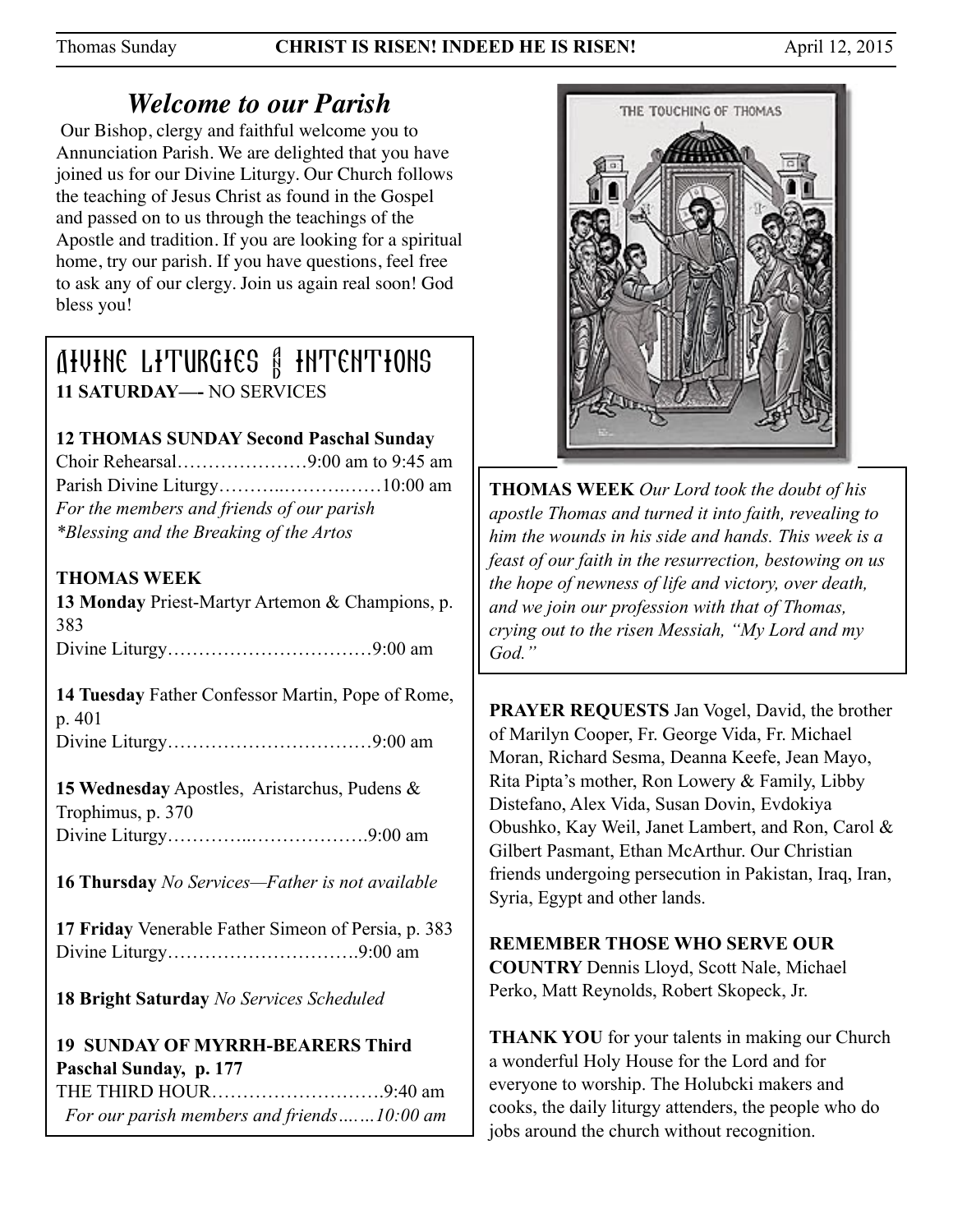#### Thomas Sunday **CHRIST IS RISEN! INDEED HE IS RISEN!** April 12, 2015

# **Parish Calendar & Upcoming Events**

# **TODAY—-**  UKRAINIAN LUNCHEON

Immediately following the Thomas Sunday Liturgy. Sponsored by John & Connie Sheftic Luncheon Menu Cucumber Salad, Holubcki (Stuffed Cabbage), Mash Potatoes, Red Beets with Onions, Rye

> Bread/Butter, Coffee, Soft Drinks & Wine

Adults: \$12.00 & Children (4-12) \$6.00

*Take-outs available, Door Prize & Raffle prizes See Rita Pipta for Tickets and Information. COME AND JOIN US IN THE PARISH HALL.* 

**FEAST OF ST. GEORGE** simple Holy Day Apr 23 Thu—Feast day Liturgy………….9:00 am

### **CINCO DE MAYO DINNER—**Chicken Enchiladas, Rice & Refried Beans, Salsa and Chips. See Rita Pipta for tickets. May 3 Sunday —Next Monthly Dinner

## **ASCENSION OF OUR LORD-**Holyday of

**Obligation** May 13 Wed—Vesper/Liturgy…………7:30 pm May 14 Thu—Feast day Liturgy……….9:00 am

**5TH ALL SOULS SATURDAY**  May 23 Sat—Liturgy & Panachida……9:00 am

### **MEMORIAL DAY—PENTECOST MONDAY**

May 25 Mon—Liturgy w/ Procession..9:00 am

# **MARK YOUR CALENDAR—ANAHEIM**

**CRAFT & VINTAGE FAIR** September 26, 2015 Here at Annunciation from 9:00 am to 4:00pm. Local crafters and artist, food sale, jams, baked goods, raffle, balloon animals, books sale. Open to the Public —Church tours 11am till 2pm. Contact: Nicole at 714-906-9630 [anaheimcraftfair@gmail.com](mailto:anaheimcraftfair@gmail.com)

**LITURGY INTENTION REQUEST** use the envelopes available on the Greeting Shelf in Church or call parish office to reserve your liturgy request.

**CONFESSIONS** ½ hour before all Liturgical Services, on request or by appointment.

#### **TITHING AND ATTENDANCE REPORT Pascha-Easter Sunday**

Attendance Sat 4pm Vigil for Easter 54 souls Sun: 10:00 am 140 Souls Adult Tithes : \$3,887.93 Youth Tithes: \$5.53 Easter Offerings: \$3,399.00 Easter Youth Offerings: \$49.50 Mortgage Reduction: \$205.00 Holy Days: \$1,561.00 Easter Flowers: \$75.00 Funeral Offering: \$200.00 *Thank you for your support and love for our Parish.*

### **NEEDS LIST: FOR OUR JAM MAKING PROJECT**



**1)**Recycle jars by bringing them to the parish hall. **2)**Purchase new jars from Smart & Final. **3)**Special sales on Sugar. **4)**Fruit from your orchard—we will process it.

*Contact Betty [bohner-cabohner@aol.com](mailto:bohner-cabohner@aol.com)*

## **READER / CHOIR REHEARSAL SCHEDULE**

4/12/2015 REHEARSAL 9:00 - 9:45 am Reader—Steve Kopko Acts 5: 12-20 4/19/2015 THE THIRD HOUR 9:40 am

Reader—Jon Weil Acts 6: 1-7

4/26/2015 REHEARSAL 9:00 - 9:45 am Reader—Ron Pasmant Acts 9: 32-42

## **FOR THOSE WITH GREEN THUMBS**

PLUMERIA STARTS, white, pink, red, pink & white, yellow & white. They are available in two large tubs in the parish hall. Donations accepted for kitchen needs. Thank you.

### **PARISH BULLETIN PARISH INFORMATION**

please e-mail Fr. Stephen at [sgwashko@icloud.com](mailto:sgwashko@icloud.com) with your bulletin announcement by Wednesday.